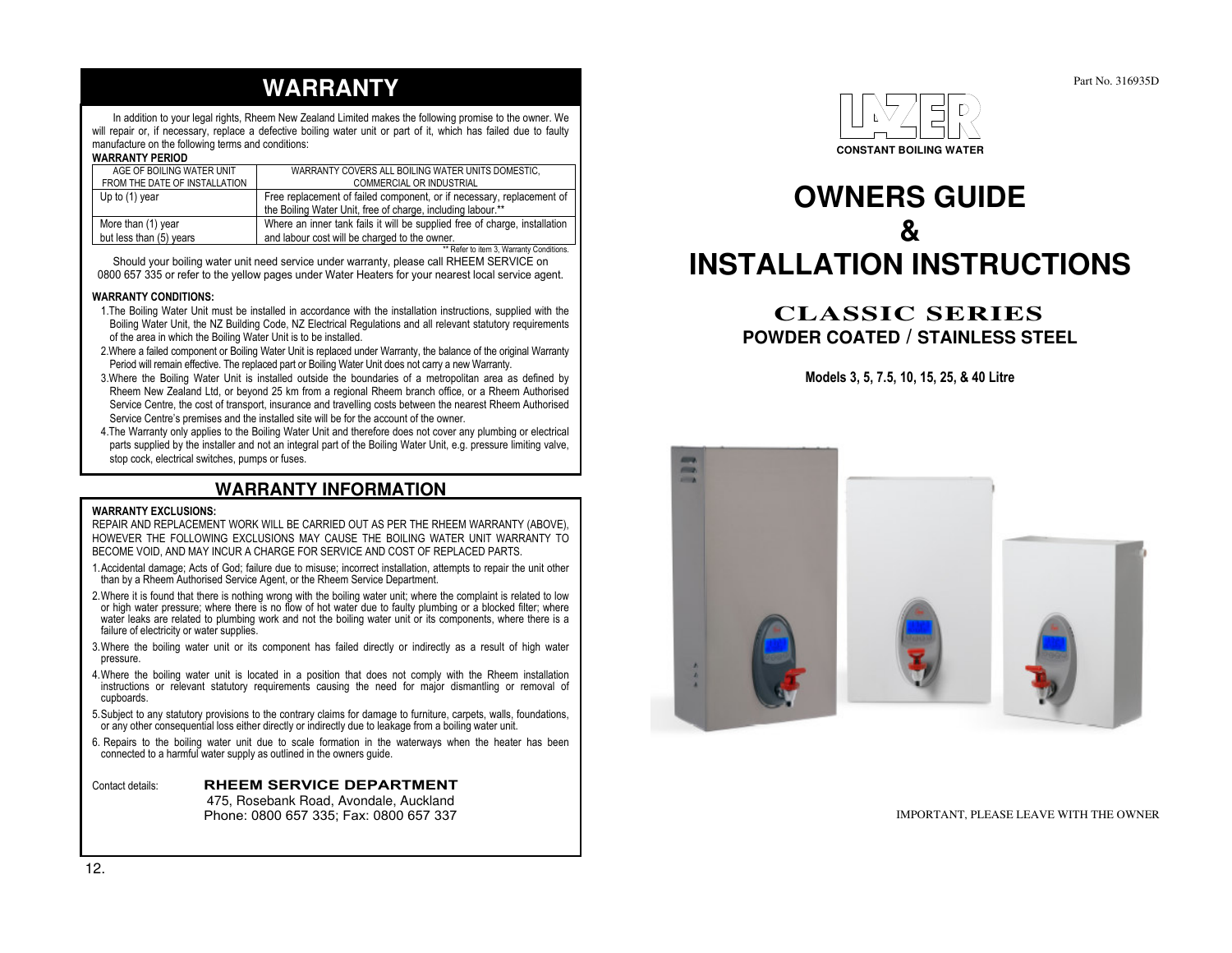# **CONTENTS**

| MOUNTING DIMENSION SPECIFICATION FOR ALL MODELS - drawing 6 |
|-------------------------------------------------------------|
| DIMENSION SPECIFICATION FOR ALL MODELS - drawing 7          |
|                                                             |
|                                                             |
|                                                             |
|                                                             |
|                                                             |
|                                                             |
|                                                             |
|                                                             |
|                                                             |

# **PRODUCT ERROR CODES**

| Error                                             | Code |
|---------------------------------------------------|------|
| Hot Thermistor Fault - O/C, S/C                   | А    |
| Heating Triac S/C - uncontrolled temperature rise | С    |
| <b>Expired Filter</b>                             | F    |
| <b>Calibration Time Out</b>                       | G    |
| Low Level Probe Fault                             | н    |
| <b>High Level Probe Fault</b>                     | J    |
| Water Heating Fault - Element not heating         |      |
| Internal Software Reset, no action required       | м    |
| Rapid Temperature Rise – empty tank               | N    |

# NOTES: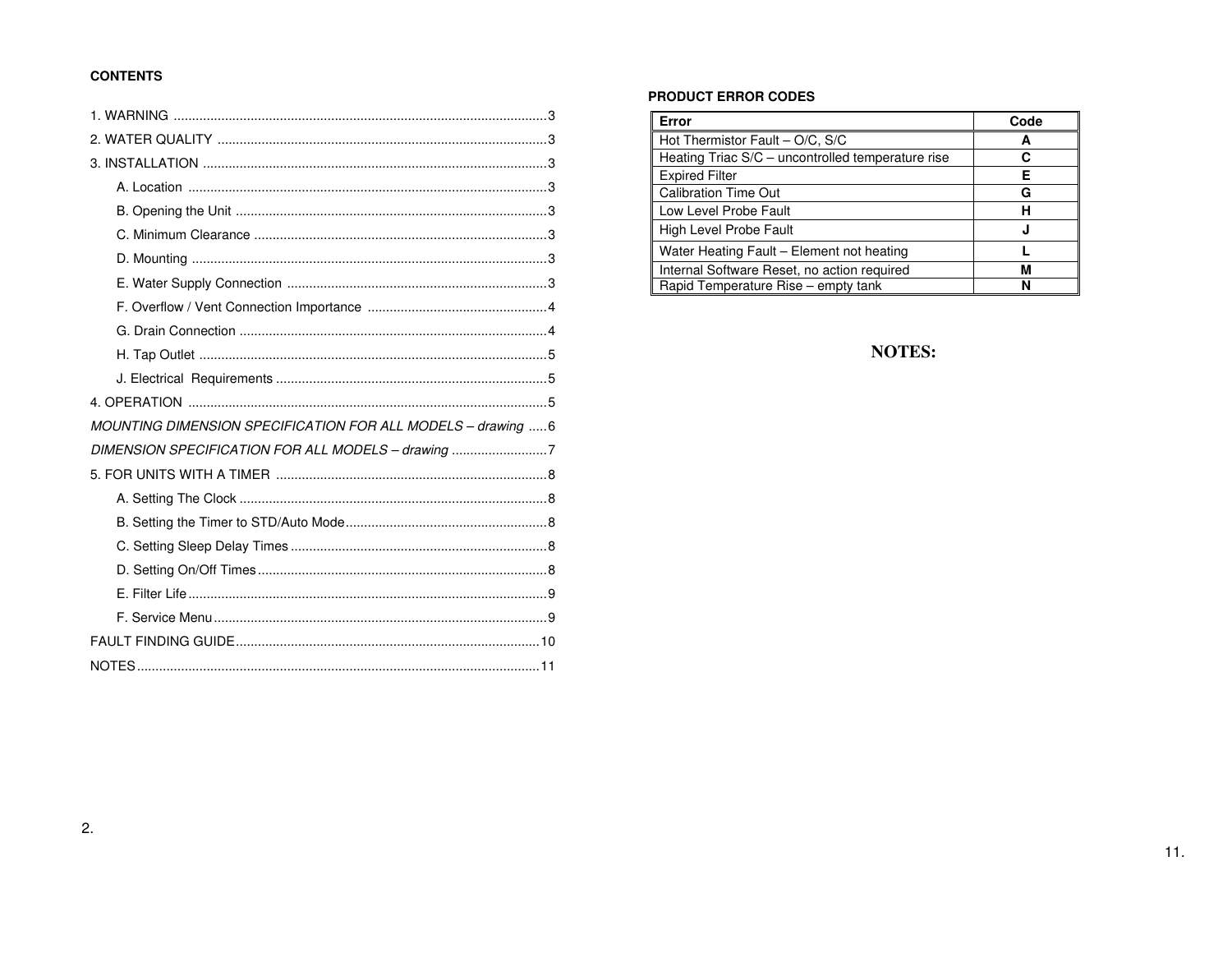### **G) Keypad Lock**

 This function is for extra security to prevent tampering with the unit settings. Default setting is disabled. (Prog>Keypad Lock>Accept)The message "Keylock Enabled" will display on screen. Press **Accept** key.

**"Keypad locked"** message will display on screen every time a timer button is pressed.

 To deactivate this function press **Progr** and **Up** buttons simultaneously for a period of 5 seconds.

# **LAZER BOILING WATER UNIT: FAULT FINDING GUIDE.**

\*\*It is strongly recommended that any REMEDY be carried out by a qualified service person\*\*

| <b>SYMPTOMS</b>                                              | POSSIBLE CAUSE                                                               | <b>REMEDY</b>                                                                                                         |  |  |
|--------------------------------------------------------------|------------------------------------------------------------------------------|-----------------------------------------------------------------------------------------------------------------------|--|--|
|                                                              | There is no power supply                                                     | Check the electrical supply.                                                                                          |  |  |
|                                                              | There is no water supply                                                     | Check the water supply.                                                                                               |  |  |
|                                                              | The inlet strainer is blocked                                                | Check the Inlet Strainer, clean or<br>replace.                                                                        |  |  |
| The unit does not<br>1.                                      | Electronic Controller failure                                                | Test the electronic controller.                                                                                       |  |  |
| fill with water                                              | Solenoid Valve failure                                                       | Check resistance of the solenoid,<br>replace if broken.                                                               |  |  |
|                                                              | The Filter is blocked (If unit is<br>supplied with an inlet water<br>filter) | Check the filter, replace if blocked<br>(see section 5E for re setting the<br>filter)                                 |  |  |
|                                                              |                                                                              |                                                                                                                       |  |  |
|                                                              | Thermal cut-out has tripped                                                  | Reset the thermal cut-out.                                                                                            |  |  |
| The unit fills water<br>2. to low level and<br>does not heat | Heating element failure                                                      | If the heating element is properly<br>wired, then check its resistance.<br>Replace if broken.                         |  |  |
|                                                              | Electronic Controller failure                                                | Test the electronic controller.                                                                                       |  |  |
|                                                              | Thermistor failure                                                           | Replace the thermistor.                                                                                               |  |  |
|                                                              |                                                                              |                                                                                                                       |  |  |
| The unit boils<br>3.                                         | Low Air Pressure                                                             | Recalibrate the unit (see section 5F<br>sub section iv) for how to recalibrate<br>the unit                            |  |  |
| continuously                                                 | Electronic Controller failure                                                | Test the electronic controller.                                                                                       |  |  |
|                                                              | Thermistor failure                                                           | Replace the thermistor.                                                                                               |  |  |
|                                                              |                                                                              |                                                                                                                       |  |  |
|                                                              | Incoming water pressure is too<br>high                                       | Reduce incoming water pressure.                                                                                       |  |  |
| 4. The unit overflows                                        | Solenoid valve failure                                                       | Turn the unit off. If water still<br>overflows, replace the solenoid valve.                                           |  |  |
|                                                              |                                                                              | Clean the level probe                                                                                                 |  |  |
|                                                              | Level probe failure                                                          | Replace the level probe                                                                                               |  |  |
|                                                              |                                                                              |                                                                                                                       |  |  |
|                                                              | The unit did not fill with enough<br>water                                   | See 1. & 2. above.                                                                                                    |  |  |
| There is no water<br>5.<br>from the tap                      | The tap diaphragm is<br>disconnected from its spindle                        | Drain water out of the unit<br>(see paragraph 6 on page 4).<br>When unit is empty, disassemble and<br>repair the tap. |  |  |

# **LAZER BOILING WATER UNIT INSTALLATION AND OWNERS GUIDE**

Thank you for choosing our Lazer Boiling Water Unit. Please take a few minutes to read this booklet because it contains important information about the correct installation and operation of your Lazer unit.

# **1. WARNING:**

 This Lazer unit produces boiling water (third degree burns may occur) and care should be taken at all times when using it. This unit is not intended for use by infirm persons and young children should be supervised to ensure that they do not play with the unit.

# **2. WATER QUALITY**

 Caution is suggested if the Boiling Water Unit is to be connected to a water supply with a high content of silica or calcium. Water supplies of this nature may be detrimental to the unit's operation and may cause the warranty to become void. For further information relating to the guidelines of water quality, contact your supplier for advice.

# **3. INSTALLATION**

 This boiling water unit shall be installed by a qualified service person. AS/NZS 3500.4 provides installation guidelines and it must comply to all relevant statutory and local body requirements of the state in which the Boiling Water Unit is installed.

### **A. LOCATION**

 This unit is designed for interior installation only.

#### **B. OPENING THE UNIT**

 To remove the jacket from models 3, 5, 7.5 & 10 L remove the 4 retaining screws at the top and bottom and pull the jacket forward. For models 15, 25 and 40 L unscrew the lid at the top and service plate on the left hand side.

#### **C. MINIMUM CLEARANCES**

For ventilation reasons, all units require a minimum clearance of 50mm on all sides. For ease of servicing (where there is sufficient space) we recommend 300mm clearance from the top of all units. For element replacement reasons we recommend clearance of 150mm from the right hand side of 3 to 10 litre units and 300mm from the left hand side of the 15 to 40 litre units.

### **D. MOUNTING**

 The Lazer when installed is suspended from mounting screws located into keyhole slots at the back of the unit (refer to the Mounting Dimension Specification on page 6).

 Be sure that the mounting screws are securely inserted into the keyhole slots. The screws MUST be anchored in such a way, that they will hold the weight of the unit when filled with water,(refer to the specification table on page 5).

# **WARNING:**

 Before drilling into the wall make sure that the screw positions avoid any pipe-work or electrical cables. Allow 4 mm clearance between the screw head and the wall for locating the unit.

#### **E. WATER SUPPLY CONNECTION**

 Cold mains pressure water (refer to specification table on page 5 for minimum water pressures) must be piped and connected to the ½" BSP inlet fitting located on the left hand side underneath the unit. An accessible isolating valve must be installed near the unit.

 This unit contains an inlet strainer on the water inlet connection (refer to figure 1). To ensure continuing satisfactory operation, it is suggested that the inlet strainer be serviced every six months by a qualified service person. Where poor water quality is present it is recommended to install an additional auxiliary filter.

For rear entry connection on 3-10 Litre models, we recommend that you use a braided flexible hose with a 90° elbow for ease of connection.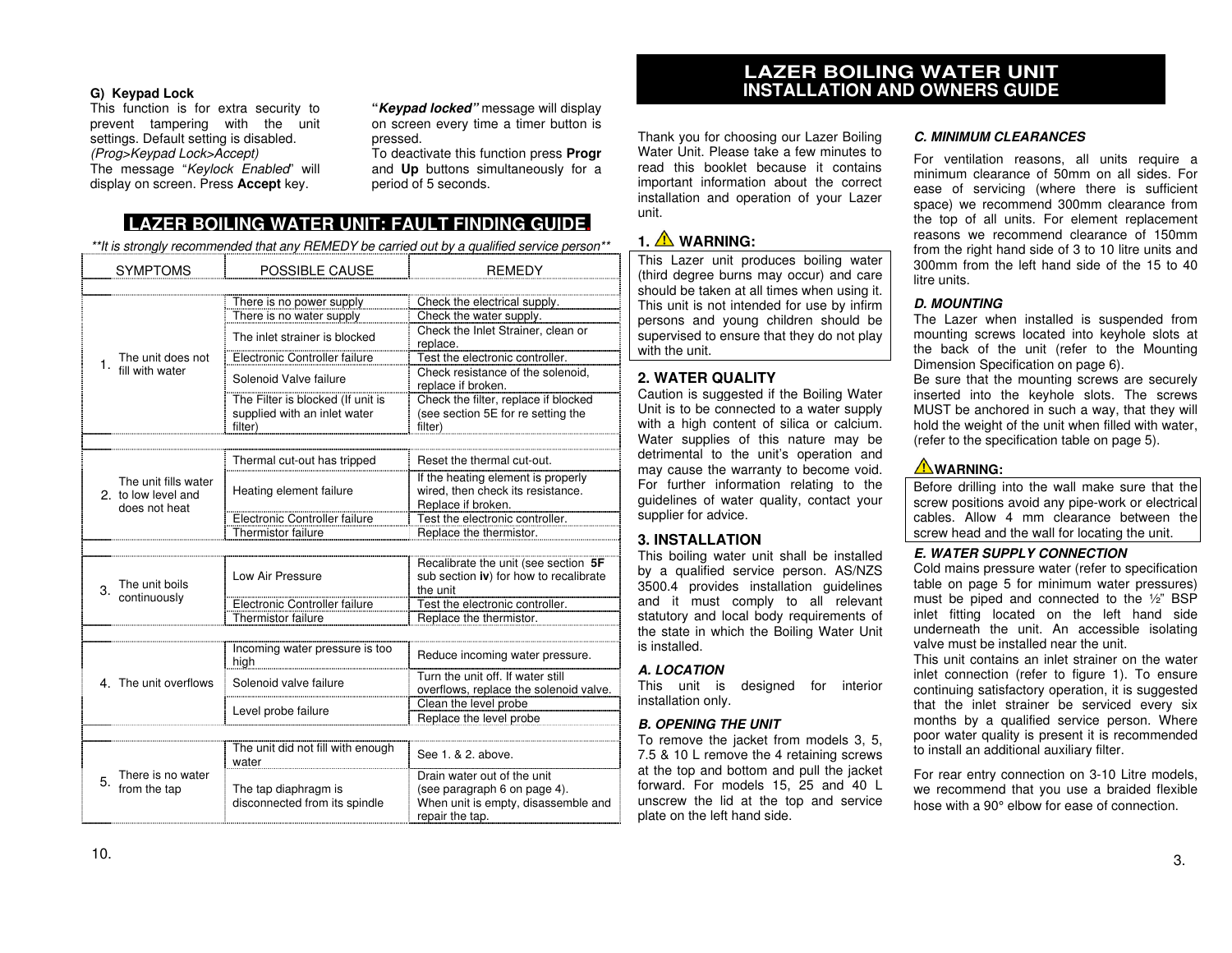#### **F. OVERFLOW / VENTCONNECTION IMPORTANCE**

Connect a 15 mm  $(\frac{1}{2})$  pipe to the overflow/vent connection (½"BSP nipple). This pipe is to be made of a material such that continuous steam will not degrade it (i.e. copper). This pipe must have a continuous fall, not exceeding 3 metres in length and / or contain no more than 4 bends (refer to figure 2).



**Figure 1: Water Connection** 

If the site situation requires a pipe length exceeding 3 metres, then discharge the overflow/drain into a tundish.

 The drain pipe work must not exert a pressure of more than 1 metre of head on the Lazer boiling unit (refer to figure 2).

During normal operation of the Lazer, the overflow/vent connection may discharge small quantities of steam and condensate, so it is ESSENTIAL that the drain pipe is attached to the overflow vent connection. This drain pipe must discharge to waste at a point where no scald injury, nuisance nor inconvenience is caused to people in the immediate vicinity.

# **WARNINGS:**

Ensure the overflow/vent line remains open because the Lazer's tank is not designed to be pressurised. Where freezing may occur, protect the pipes and install an air break. It is recommended to install an air break in the overflow/vent drain line, no more than 300 mm from the Lazer unit. Also it is important to connect the overflow/vent and water inlet correctly. Incorrect connection of pipe work may damage the unit.

# **G. DRAIN**

# **WARNING:**

 Before draining the unit, ensure the appliance has been switched off, and water is not hot enough to scald.

To drain 3-10L models, turn unit off and open tap until no water flows out. Remove unit from wall and tip over with tap open until unit is empty. For 15-40L units a drain plug is accessible from the bottom of the unit (note switch unit off before draining).

# **IMPORTANT**

**Installation and maintenance of the Lazer Boiling Water unit shall be carried out by a qualified service person. Your closest Rheem Service Centre can be contacted bytelephoning 0800 657 335**

Press (**Accept**) button to confirm selection and the display reverts to the main menu. The unit will go into "Sleep" mode if it has **not** been used for the "Sleep Delay Time" period. The screen will display "Auto-Off Press Any Key to Heat". To exit "Sleep", push any Timer key or the tap lever. If you activate Sleep Delay Time we recommend that you also activate Temp Show On/ Off function.

### **E) Filter Life**

The Filter Life is factory set to OFF as the default setting.

Select the Appropriate Filter Mode

**i. Remaining Lifeii. Filter Reset**

**i)** To Select **Remaining Life** mode (Prog>Filter Life>Accept>Remaining Life)

**Display Shows**: "Remaining Life"

"XXXX litres"

 Press the (**Cancel**) or (**Accept**) button to revert back to the main menu.

#### **ii)** To Select the **Filter Rese**t mode

 (Prog > Filter Life > Accept > Filter Reset > Accept)

**Display Shows**: "Filter Reset"

 Press the (**Accept**) button to confirm selection at which time you are prompted "Are you sure?". Press (**Accept**) once more and

**Display Shows**: "Set Filter Life"

 "OFF" or "XXXX litres". Pressing (**UP**) button changes the filter count in 1000 litres increments. to a maximum value of 14000 Litres. Press the (**Accept**) button to confirm selection.

### **F) Service Menu**

Select Appropriate Service Mode

- **i. Error Codes**
- **ii. Boiling Temp**
- **iii. Calib Reset**
- **iv. Temp. Override**
- **v. Software Version**
- **vi. Temp Show ON/OFF**
- **vii. TB Treq**

# **i) Error Codes**

(Prog>Service>Accept>Error Codes)

This function allows easy identification of problems occurring with the unit by service technicians (see details on page 10 – Product error codes).

#### **ii) Boiling Unit Display Temp**

 (Prog>Service>Accept>Boiling Temp) **Display Shows**: "XXX ˚C"

This function displays the current hot water temperature. Press (**Cancel**) button to revert back to the main menu.

#### **iii) Calibration Reset**

(Prog>Service>Accept>Calib.Reset>Accept)

#### **Display Shows**: "Calib. Reset"

 This function recalibrates the boiling water unit to boiling point. Press the (**Accept**) button to recalibrate the boiling point. Press **(Accept)** again at the "Are You Sure" prompt. Press the (**Cancel**) button to revert back to the Main menu. The timer will now display **"Calibrating Do Not Interrupt".** When calibration is complete the timer display reverts back to the main menu.

### **iv) Temp. Override**

(Prog>Service>Accept>Temp.Override>Accept)

This function allows to perform a fast unit calibration or to set the water temperature between 70<sup>o</sup>C and 99<sup>o</sup>C in 1<sup>o</sup>C increments.

#### **v) Software Version**

 (Prog>Service>Accept>Software Version>Accept) This displays the Timer (first line) and Controller(second line) software versions.

#### **vi) Temp Show On/Off**

 (Prog>Service>Accept>TempShow ON/OFF) This function allows the temperature of the water within the unit to be displayed permanently on the screen. Press the (**Accept**) button to confirm selection and the display reverts to the main menu.

#### **vii) TB Treq**

(Prog>Service>Accept>TB Treq)

 This function shows the user what temperature the unit calibrated to. Under the letters **TB** the boiling calibration temperature is displayed. Under the letters **Treq** the temperature the unit will maintain the water to is displayed.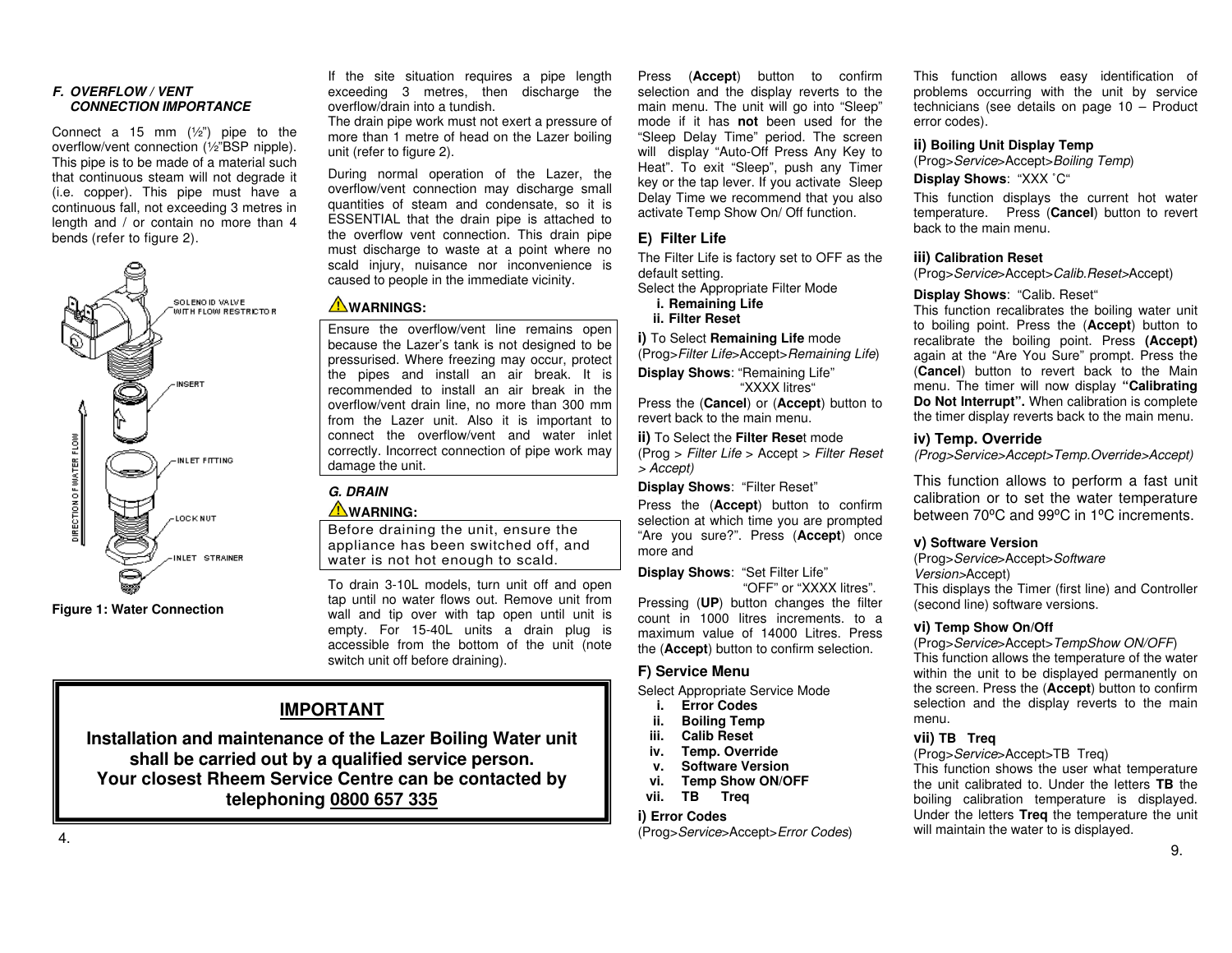# **5. For Units With Timer**

#### **Timer Functions**

- A. Set Clock
- B. Set Timer STD/AUTO
- C. Set ON/OFF Time\*
- D. Set Sleep Delay Time\*
- E. Filter Life
- F. Service
- G. Keypad Lock

\* ON/OFF Time & Sleep Delay Time only operate in AUTO Mode.

#### **To select a Timer Mode**

 Press the (**Prog**) button until the desired mode is displayed on the screen. Press the (**Accept)** button to confirm selection. Pressing (**Cancel**) button at any time returns the unit to the main menu. Any functions previously accepted will be retained.

**Note:** The display will revert back to main menu from any mode if a button has not been pressed for 1 minute.

### **A) Setting the Clock**

Select the clock mode

(Prog>Clock>Accept)

to confirm selection.

**Display Shows**: "Set Clock Day".

 Press the (**UP**) button until the desired day appears on the screen and press the (**Accept**) button to confirm selection.

**Display Shows**: "Set Clock HOUR" Press the (**UP**) button until the desired hour (24 Hour Time) appears flashing on the screen and press the (**Accept**) button

### **Display Shows**: "Set Clock MIN"

 Press the (**UP**) button until the desired minute appears flashing on the screen. Press the (**Accept**) button to confirm selection and the display reverts to the main menu.

# **B) Set Timer to STD/AUTO Mode**

Select the Timer STD/AUTO mode (Prog>Timer STD/AUTO>Accept)

#### **Display Shows**: "STD"

 Pressing the (**UP**) button alternates the "STD"/"AUTO" icons. STD operation means the unit operates **24 hours** a day.

Auto mode reverts the unit to operate at the preset times on the timer. Press the (**Accept**) button to confirm selection and the display reverts to the main menu. If the timer is in AUTO mode, pushing any timer key will reactivate the unit. The unit will operate normally until the nextprogrammed "Off" time.

# **C) To Set ON/OFF Times**

Select the Timer ON/OFF mode (Prog>Set ON/OFF times>Accept) Note: to set the unit to be in off mode for an entire day, set the "on" and "off" times to be the same eg:  $On = 0:00$  Off =  $0:00$ 

#### **Display Shows**: "SUN" "7:00 – 7:00" "Set ON hour".

 Press the (**UP**) button until the desired hour appears on the screen and press the (**Accept**) button to confirm selection.

#### **Display Shows**: "SUN" "7:00 – 7:00" "Set ON minute".

 Press the (**UP**) button until the desired minute appears on the screen and press the (**Accept**) button to confirm selection.

**Display Shows**: "SUN" "7:00 – 7:00" "Set OFF hour".

Press the (**UP**) button until the desired hour appears on the screen and press the (**Accept**) button to confirm selection.

#### **Display Shows**: "SUN" "7:00 – 7:00" "Set OFF Minute".

 Press the (**UP**) button until the desired minute appears on the screen and press the (**Accept**) button to confirm selection and advance to the next day.

**Display Shows**: "MON" "**7:30 – 15:30"** "Set ON hour".

 **Note:** Continue with same procedure for Monday through to Saturday.

### **D) To Set Sleep Delay Time.**

Select the Sleep on/off mode (Prog>Sleep DelayTime>Accept)

#### **Display Shows**: "Sleep DelayTime" " OFF".

 The sleep function puts the unit in a standby mode after a user defined period. The Sleep Delay will be factory set to OFF as the default setting. Pressing the (**UP**) button increases the delay time up to 6 hours.

# **H. TAP OUTLET**

To prevent damage during transport the tap is wrapped and placed within the boiling water unit.

 The tap is connected to the tap extension by a chrome-plated nut and tightened using a 29 mm AF spanner.

# **J. ELECTRICAL REQUIREMENTS:**

# **WARNING:**

 This boiling water unit contains electronic equipment and insulation tests must only be conducted between neutral and earth or between active and earth. A minimum insulation test result of 660 kΩ (approximately) is normal for this unit and complies with AS/NZS 3760:2003 clause 2.3.3.2.1 for 3 to 15 litre products and AS/NZS 3000:2007 clause 8.3.6.2(ii) for 25 and 40 litre products.

• 220 –240 Volts AC, 50 Hz, Single Phase • 10 Amps on 3, 5, 7.5,10 & 15 litre models

- 15 Amps on 25 litre model
- 20 Amps on 40 litre model

A flexible cord is supplied on all 3, 5, 7.5, 10 and 15 Litre models. Do not loosen the cord grip or pull excess cord into the Lazer. If the supply cord of this unit is damaged, it must be replaced by the manufacturer or a qualified service person.

The 25 and 40 litre models must be installed with fixed wiring. A means of disconnection from all active (phase) conductors of the power supply must be incorporated during installation in accordance with the wiring rules.

# **4. OPERATION**

When the installation is complete, first turn on the water supply before switching on the power.

# **IMPORTANT:**

 On initial start-up the timer screen will display "CALIBRATING DO NOT INTERRUPT". The unit automatically runs through a set-up cycle to detect the boiling point of water. This will take between 18 to 30 minutes (depending on the unit capacity) and steam will discharge from the vent pipe for a short time. Do not operate the tap during the setup cycle because it may affect the unit operating temperature.

The unit is programmed to automatically operate 24 hours a day, 7 days a week. It is highly recommended for the user to program the timer (if the unit supplied has one), as this will increase the life of the unit, and consume less power (see Section 5 for how to program the timer).

 The electronic controller constantly monitors and controls the water level and water temperature to optimise the boiling water delivery.

| Operation based on an inlet<br>water temperature of 18 <sup>o</sup> C |                                                       |    |  |  |  |  |
|-----------------------------------------------------------------------|-------------------------------------------------------|----|--|--|--|--|
| <b>Lazer Size</b>                                                     | Approx. time to<br>heat full Capacity<br>(in minutes) |    |  |  |  |  |
| 3.0 <sub>L</sub>                                                      | 17.5                                                  | 12 |  |  |  |  |
| 5.0 <sub>L</sub>                                                      | 21                                                    | 15 |  |  |  |  |
| 7.5 L                                                                 | 21                                                    | 22 |  |  |  |  |
| 10 <sub>L</sub>                                                       | 21                                                    | 29 |  |  |  |  |
| 15 L                                                                  | 21                                                    | 40 |  |  |  |  |
| 25 L                                                                  | 33                                                    | 40 |  |  |  |  |
| 40 L                                                                  | 41                                                    | 50 |  |  |  |  |

| <b>SPECIFICATION CLASSIC SERIES</b> |         |         |                                            |      |      |      |          |  |  |
|-------------------------------------|---------|---------|--------------------------------------------|------|------|------|----------|--|--|
|                                     | 3 Litre | 5 Litre | 7.5 Litre   10 Litre   15 Litre   25 Litre |      |      |      | 40 Litre |  |  |
| Approx Weight (kg) Empty            | 6       | 8       | 9                                          | 10   | 15   | 17   | 19       |  |  |
| Approx Weight (kg) Full             | 10      | 15      | 19                                         | 22   | 34   | 47   | 67       |  |  |
| Minimum Water Pressure kPa          | 50      | 50      | 50                                         | 50   | 75   | 75   | 100      |  |  |
| Maximum Water Pressure kPa          | 1000    | 1000    | 1000                                       | 1000 | 1000 | 1000 | 1000     |  |  |
| Element Size kW                     | 1.8     | 2.4     | 2.4                                        | 2.4  | 2.4  | 3.6  | 4.6      |  |  |